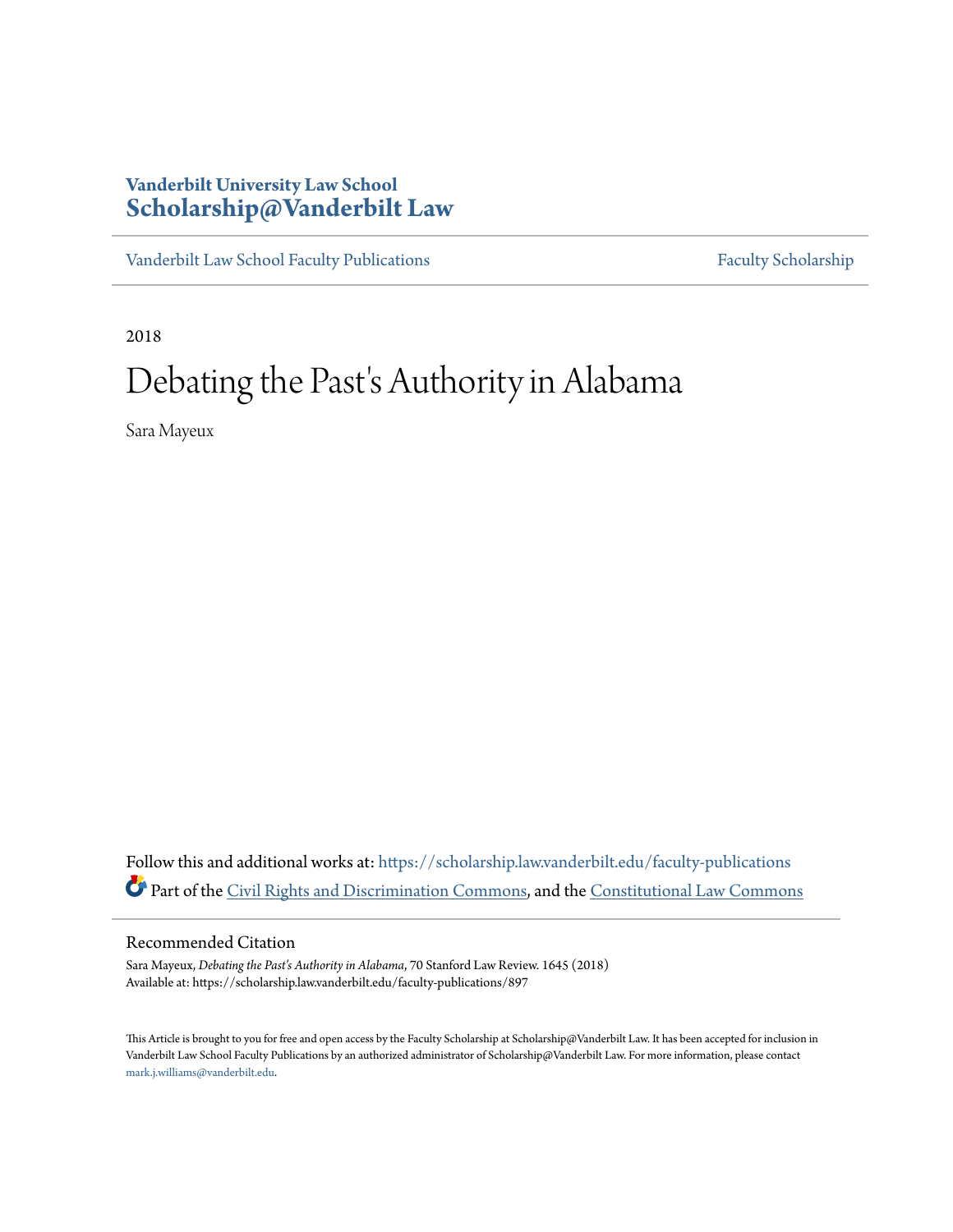# HEINONLINE

Citation: Sara Mayeux, Debating the Past's Authority in Alabama, 70 Stan. L. Rev. 1645 (2018) Provided by: Vanderbilt University Law School

Content downloaded/printed from [HeinOnline](https://heinonline.org/HOL/Page?handle=hein.journals/stflr70&collection=journals&id=1679&startid=&endid=1686)

Wed Sep 19 13:39:57 2018

-- Your use of this HeinOnline PDF indicates your acceptance of HeinOnline's Terms and Conditions of the license agreement available at https://heinonline.org/HOL/License

- -- The search text of this PDF is generated from uncorrected OCR text.
- -- To obtain permission to use this article beyond the scope of your HeinOnline license, please use:

[Copyright Information](https://www.copyright.com/ccc/basicSearch.do?operation=go&searchType=0&lastSearch=simple&all=on&titleOrStdNo=0038-9765)



 Use QR Code reader to send PDF to your smartphone or tablet device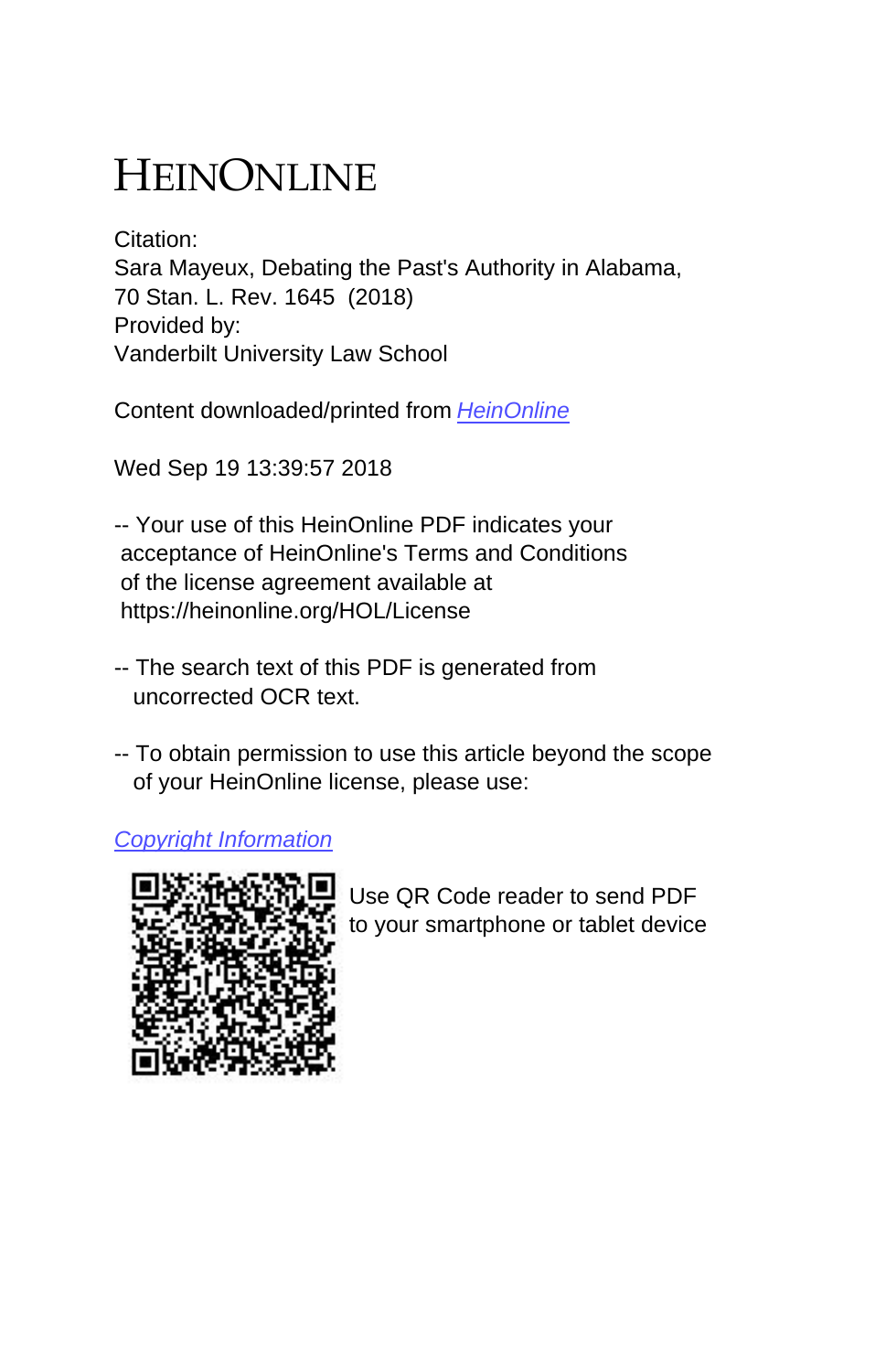Volume 70



May 2018

## REFLECTION

# **Debating the Past's Authority in Alabama**

# Sara Mayeux'

In **2015,** the city council of Birmingham, Alabama enacted an ordinance establishing a local minimum wage of **\$10.10** an hour-a significant raise for the city's low-income workers from the federal floor of **\$7.25.1** The ordinance proved short-lived. Within months, the Alabama legislature had passed and the governor signed statewide preemption legislation nullifying all local wage regulations. Marnika Lewis, a twenty-three-year-old mother and employee of the Moe's Southwest Grill burrito chain, is among several plaintiffs challenging the Alabama preemption statute, HB 174, as unconstitutional and racially discriminatory.<sup>2</sup> "[T]he legislature and the governor," Lewis complains, have "stolen my raise."3

Lewis's legal claims rest upon a deeper set of claims about Alabama history. In the plaintiffs' account, HB 174 represents the latest iteration of a recurring pattern in which every time local black majorities assert political or economic power, Alabama's statewide white power structure reacts with hostility. The facts supporting this account include the following: After decades of white flight to its suburbs, the city of Birmingham is **73%** black.4 Its city council is almost entirely black, and its population of low-wage workers disproportion-

<sup>&</sup>quot; Assistant Professor of Law and History, Vanderbilt University; **J.D.,** Ph.D., Stanford University. Thank you to Bob Gordon, of course, for furnishing the occasion; to the organizers and to everyone who participated in Bobfest for a memorable weekend; to Ariela Gross for coordinating this forum and for editorial suggestions; and to the *Stanford Law Review* staff for their keen editing.

**<sup>1.</sup>** *See Jana* Kasperkevic, *"The State Stole My Raise" Workers Sue Alabama over "Racist" Wage Law,* **GUARDIAN** (Apr. **28, 2016),** https://perma.cc/J6T2-RPGG.

<sup>2.</sup> *See* Scott Douglas, *Birmingham's Fight for a Living Wage,* DISSENT (Summer **2017),** https://perma.cc/KGF7-FLVQ, Kasperkevic, *supra* note **1;** *see also* H.R. 174, **2016** Leg., Reg. Sess. (Ala. **2016)** (enacted) (codified at **ALA. CODE §§** 25-7-40 to -45 **(2018)).**

**<sup>3.</sup>** *See* Kasperkevic, *supra* note **1.**

<sup>4.</sup> Amended Complaint ¶ **31,** Lewis v. Bentley, No. 2:16-cv-00690-RDP, **2017** WL 432464 **(N.D.** Ala. Feb. **1, 2017)** [hereinafter *Lewis* Complaint].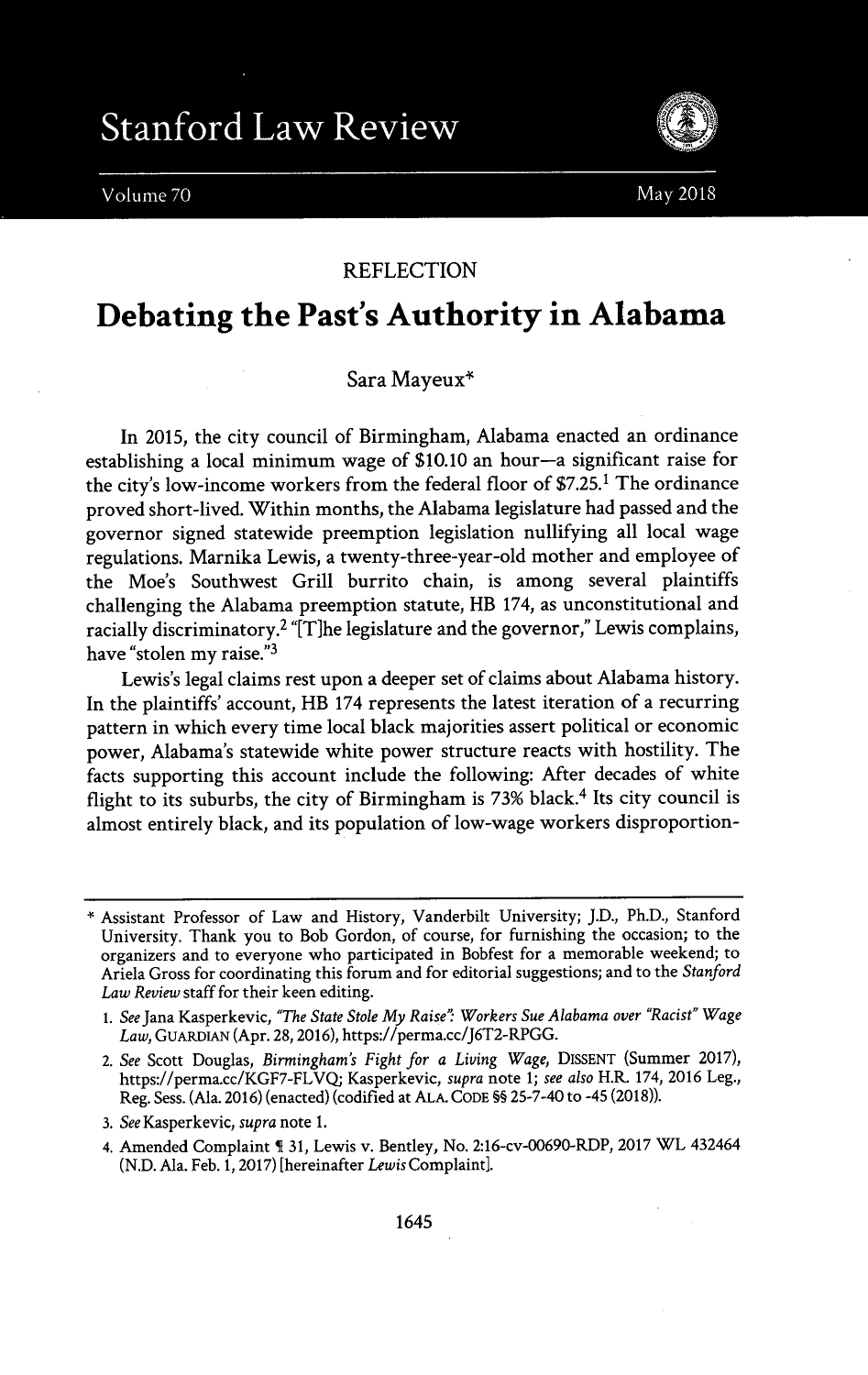ately black.<sup>5</sup> Conversely, the state governor is white, the state legislature predominantly white, and the statewide population about **69%** white.<sup>6</sup>In both houses of the state legislature, the vote on HB 174 proceeded along almost exactly partisan and largely racial lines.<sup>7</sup> Every black legislator opposed it.<sup>8</sup> Alabama's state constitution-adopted in 1901-authorizes state-level overrides of local policymaking in a variety of contexts precisely because its Jim Crowera framers feared empowering black local majorities.<sup>9</sup>

The countervailing account, offered **by** the state in defending HB 174 and accepted **by** the federal district judge who dismissed the complaint, does not deny Alabama's history of white supremacy but defines that history as irrelevant to this more recent episode of "run-of-the-mill" economic policymaking.<sup>10</sup> On this account, the Birmingham ordinance exposed a heretofore unrecognized gap in Alabama law, a gap that required quick mending in order to "maintain stability in the State's business climate."<sup>11</sup> It was purely incidental that the state legislature happened to be mostly white and the Birmingham city council mostly black. In its motion to dismiss, the state explained that HB 174 could not constitute a vestige of Jim Crow because the dictionary defines a "vestige" as "a remaining bit **. . .** of something formerly present," whereas this legislation "was enacted in **2016,** modeled after other

- **6.** *See* Press Release, Office of the Governor, State of Ala., Kay Ivey Sworn In as Governor (Apr. **10, 2017),** https://perma.cc/ZS25-Q537 (governor); Natl Conference of State Legislatures, Legislators' Race and Ethnicity **2015,** at **1 (2016),** https://perma.cc/RHH4 **-SUKA** (legislature); *ZuickFacts Alabama,* **U.S.** CENsus **BUREAU,** https://perma.cc /8D3W-VF5D (archived Apr. **8, 2018)** (population).
- **7.** *See Lewis Complaint, supra* note 4, **It 22-23, 26. Of** those who cast a vote on HB 174, all but two Republicans voted in favor and all but one Democrat voted against. *See Roll Calb Alabama House Bill 174; House Motion to Read a Third Time and Pass,* LEGISCAN, https://perma.cc/78H5-V78T (archived Apr. **8, 2018);** *Roll Calb Alabama House Bill 174; Senate Motion to Read a Third Time and Pass,* **LEGISCAN,** https://perma.cc/QRZ3-AQ8U (archived Apr. **8, 2018).**
- **8.** *See Lewis Complaint, supra* note 4, **It 23, 26.**
- **9.** *See id.* **IT 66-68;** *see also* Brief of Amici Curiae Historians Susan Ashmore et al. in Support of Appellants Seeking Reversal at 4, **7-9,** 12, *Lewis,* No. **17-11009** (11th Cir. June 12, **2017), 2017** WL **2671578** [hereinafter *Lewis* Historians' BriefJ; *Lewis* Complaint, *supra* note 4, at 2 (arguing that HB 174 "perpetuates an official policy of political white supremacy that has been maintained in Alabama since it became a state in **1819").**
- **10.** *See* State of Alabama and Attorney General Strange's Motion to Dismiss the Amended Complaint (Doc. **18) &** Initial Submission in Response to Exhibit B of the Court's Order at 4, Lewis v. Bentley, No. 2:16-cv-690-RDP, **2017** WL 432464 **(N.D.** Ala. Feb. **1, 2017), 2016** WL **7365664** [hereinafter *Lewis* Motion to Dismiss]; *see also Lewis,* **2017** WL 432464, at **\*1** (rejecting the plaintiffs' portrayal of "this dispute as yet another chapter in Alabama's civil rights journey").
- *11. See Lewis* Motion to Dismiss, *supra* note **10,** at 2-4.

**<sup>5.</sup>** *Id.* at I **30,** 102; *see also* Plaintiffs-Appellants' Opening Brief at 4, Lewis v. Alabama, No. **17-11009 (11th** Cir.June **5, 2017), 2017** WL **2463105.**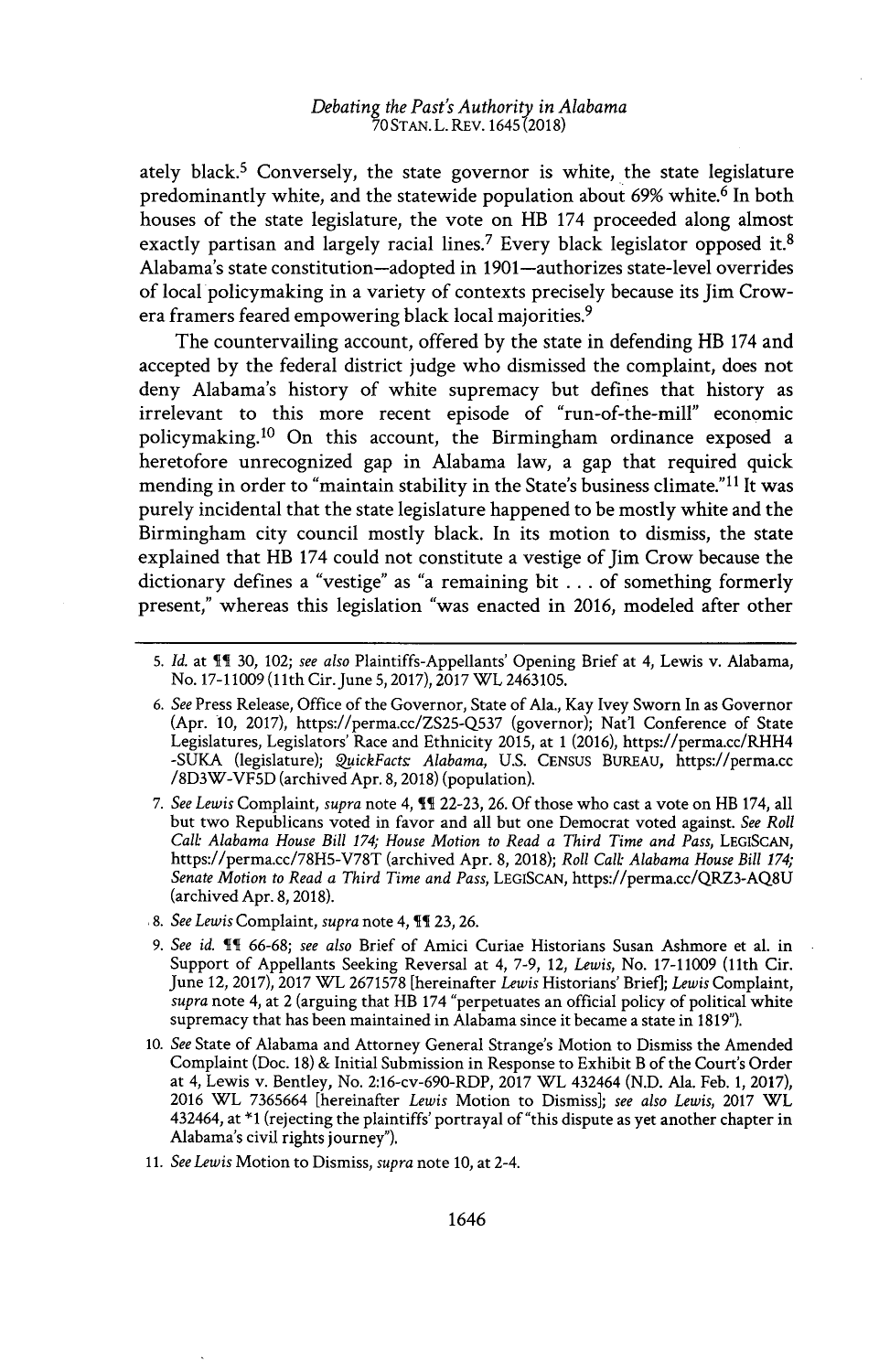States' laws, endorsed in judicial opinions, and supported **by** social-science findings."<sup>12</sup>

That a dispute about Alabama labor law could transform into a dispute about how heavily to weigh the burdens of Alabama history exemplifies one of Bob Gordon's central insights: the recurrent tendency of American lawyers to appeal to the past as both "authority" and "social critic."<sup>13</sup> In recent years, increasingly convoluted and self-referential debates about originalism have dominated the scholarly conversation about the relationship between history and law. But as Gordon has long recognized, explicit exegesis of past texts and practices is neither the only nor necessarily the most consequential way in which history informs legal argument. Lawyers and jurists are constantly making more diffuse appeals to the past's authority, draping their legal claims around the scaffolding of imagined metanarratives about how history unfolds and the place of lawyers and jurists within that unfolding. History is everpresent within the law, Gordon writes, in the form of "mostly implicit, takenfor-granted assumptions about the relation of the present to the past, about what is or should be permanent or unchanging, and about how we have changed and the general directions of change."<sup>14</sup>

In a series of lectures given in the 1990s and now brought together in *Taming the Past,* Gordon offered a perceptive taxonomy of these implicit assumptions.<sup>15</sup> In the nineteenth century and in much of the twentieth century, most American lawyers operated within what Gordon labeled the "liberal progress" account of **U.S.** history, in which the polity progressively included more people and those people enjoyed progressively greater liberties and material blessings.<sup>16</sup> For nineteenth century liberals, progress took the form of releasing commercial energy, developing the continent, and replacing slavery with free labor.<sup>17</sup> Their twentieth century descendants appended the

14. ROBERT W. GORDON, *Introduction* to **TAMING** THE **PAST,** *supra* note **13,** at **1, 10.**

15. *See GORDON, supra* note **13,** at **282** (explaining that the essay is a revised version of a **1990** presentation at a conference hosted **by** the Program in Comparative Study in Social Transformation at the University of Michigan, first published in **1996);** ROBERT W. GORDON, *Taming the Past Histories of Liberal Society in American Legal Thought, in* **TAMING** THE **PAST,** *supra* note **13,** at **317** [hereinafter GORDON, *Histories of Liberal Society]* (revised version of the **1993** Thomas M. Cooley Lectures at the University of Michigan Law School).

- *16. See GORDON, supra* note **13,** at **290** (capitalization altered); *see also GORDON, Histories of Liberal Society, supra* note **15,** at **317, 322-26, 335.**
- *17. See GORDON, supra* note **13,** at **290-91.**

<sup>12.</sup> *Id.* at 21-22 (quoting *Vestige,* WEBSTER'S THIRD **NEW INTERNATIONAL** DICTIONARY OF THE ENGLISH **LANGUAGE** UNABRIDGED (2002)).

**<sup>13.</sup>** *See* ROBERT W. GORDON, *The Past as Authority and as Social Critic Stabilizing and Destabilizing Functions ofHistory in Legal Argument, in* **TAMING** THE **PAST: ESSAYS ON LAW IN** HISTORY **AND** HISTORY **IN** LAW **282, 282 (2017)** (capitalization altered).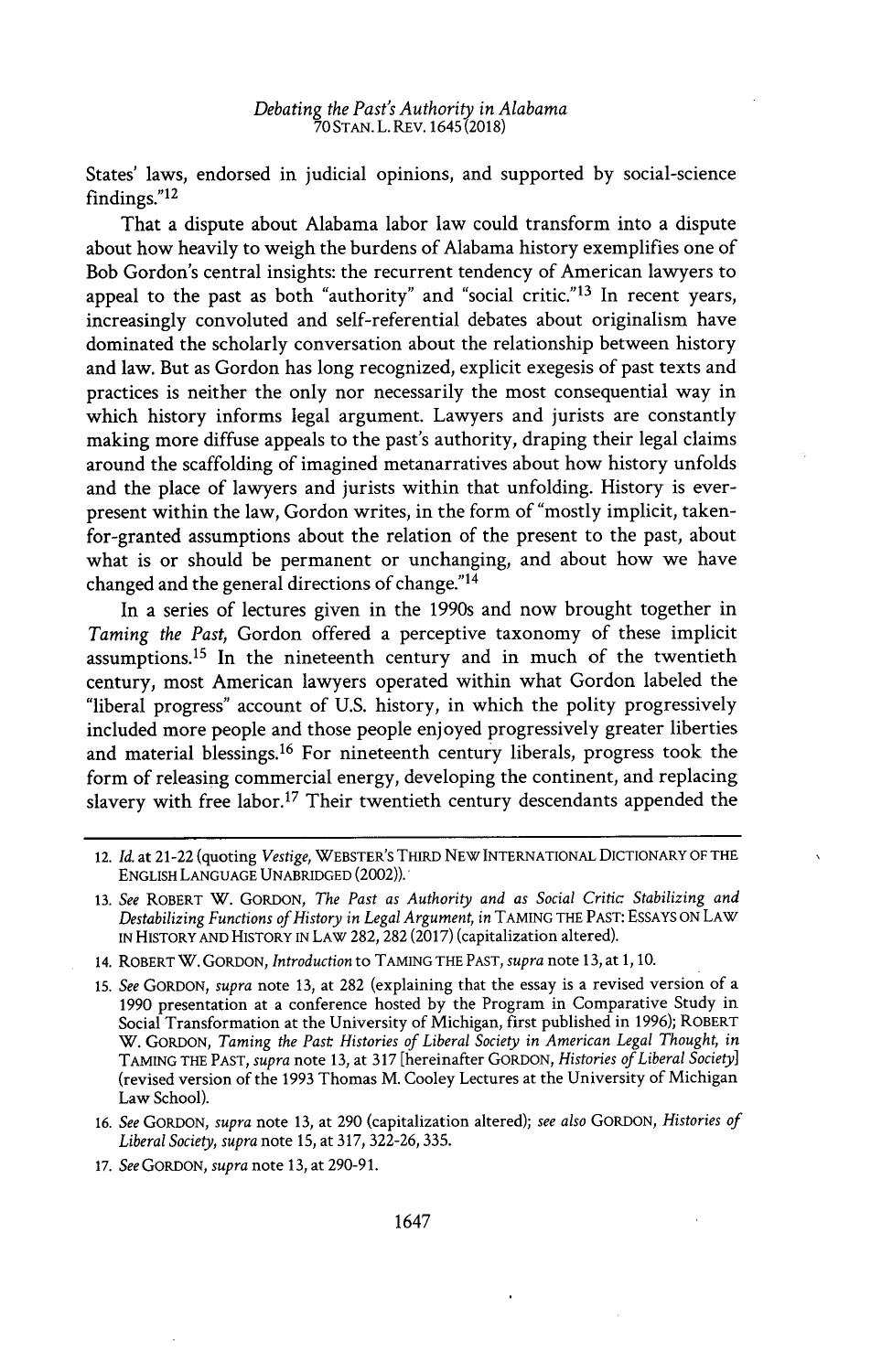New Deal onto this timeline as well as the civil rights and gender equality gains of the 1960s and 1970s.18 Until the Reagan Revolution (more or less), this dominant progress narrative retained essentially a centrist-liberal valence and a basic optimism. Welfare and regulatory programs constituted beneficial adaptations, updating the meaning of liberty for modern industrial conditions. Gains, once made, tended to endure; programs, once in place, to entrench themselves. The project of lawyers and jurists, then, was to facilitate the ongoing process of gradually expanding the political circle and the meaning of liberty.

Critics from both the radical left and the neotraditionalist right counterposed more pessimistic metanarratives. Especially interesting for purposes of this Reflection is what Gordon called the "radical challenge" from the left, a gloomy epic of **U.S.** history in which the oppressed achieved no permanent gains but suffered a relentless cycle of "progress thwarted" and "promises betrayed."<sup>19</sup> Legislative achievements were subsequently nullified, judicial victories weakly enforced. This interpretation posited "no reliable trend toward ever increasing pluralism," only "periods of struggle..., often followed **by** periods of intense reaction, sometimes xenophobic and hysterical, sometimes quite nicely calculated **by** established powers."<sup>20</sup>What salutary role lawyers and judges might play in such a story was unclear, which may explain why-as of 1996-Gordon assessed the radical critique, though it was transformative within the academy, as having had "relatively little influence" on practicing lawyers.<sup>21</sup>

Today, legal liberals seem more influenced **by** the radical critique than they were when Gordon developed his taxonomy. In their rhetoric, they now often seem to have abandoned their own foundational metanarrative of progress, at least in its most optimistic varieties. In its place, they have fused a more modest teleological vision with elements of the radical dialectic among oppression, tenuous gains, and backsliding. When progressives invoke history in legal argument, their accounts less often revolve around an implicit Whiggishness and instead resemble a religious story in which the United States struggles constantly with the temptation to racial injustice that derives from the original sin of the founding compromise with slavery. Though the country has occasionally transcended that sin, it remains in constant danger of regressing. The task for lawyers and judges, then, is to remain vigilant, sounding the alarm at the first signs of a new round of threats and shoring up the beach as much as possible against the tides of reaction.

*<sup>18.</sup> See GORDON, Histories of Liberal Society, supra* note **15,** at **331-35.**

*<sup>19.</sup> See GORDON, supra* note **13,** at **293** (capitalization altered).

*<sup>20.</sup> See id.* at **296.**

*<sup>21.</sup> See id.* at **293;** *see also GORDON, Histories of Liberal Society, supra* note **15,** at **336.**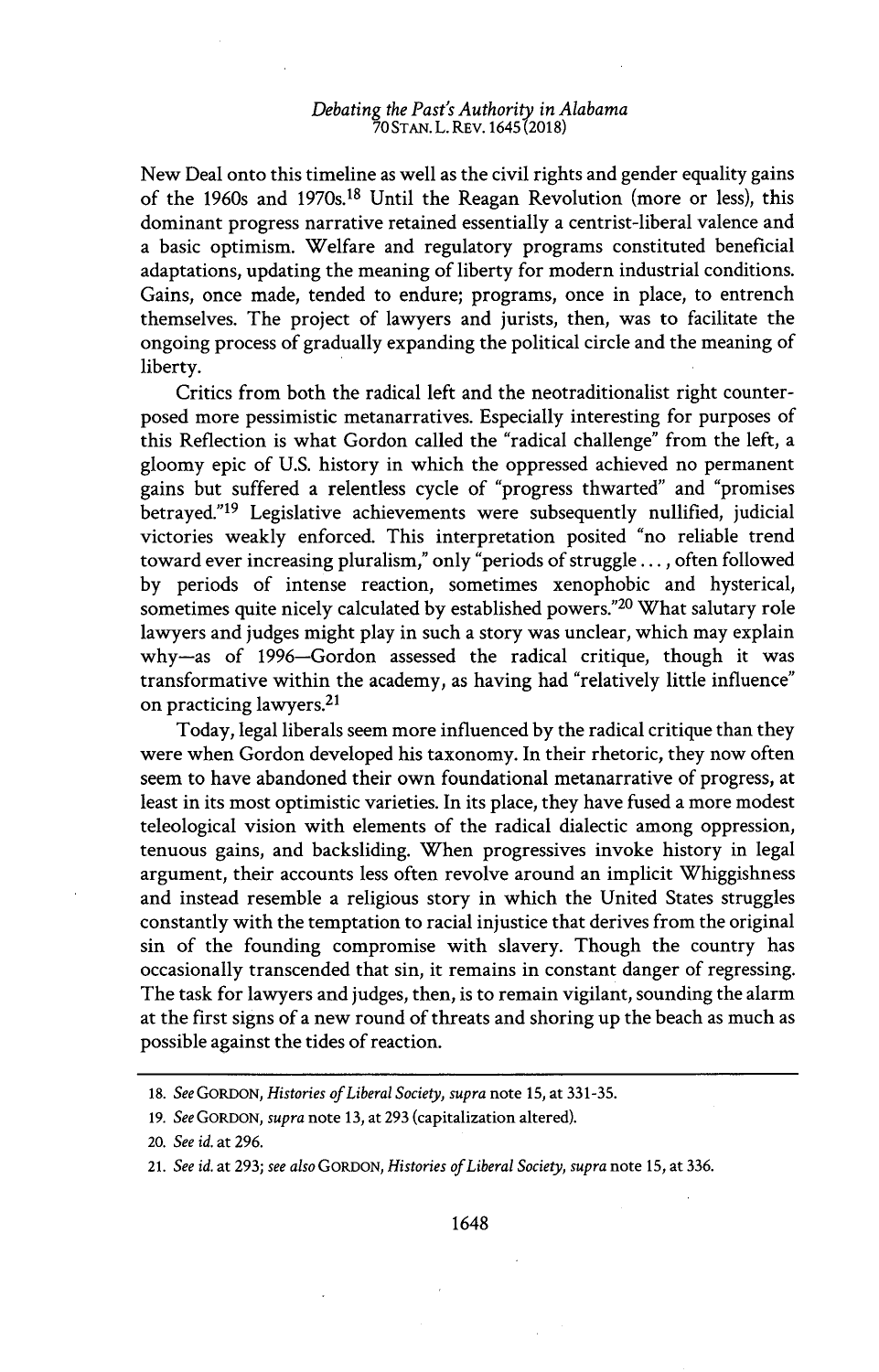**A** historians' amicus brief recently filed in the Alabama litigation illustrates this dynamic, warning that the district court erred because it ignored the perilous continuities between HB 174 and Alabama's "long history of restructuring government powers to deny decisionmaking authority to local black majorities."<sup>22</sup>Another example is the amicus brief filed **by** Representative John Lewis with the **U.S.** Supreme Court in *Shelby County v. Holder,* which, in urging the Court to leave intact the challenged provisions of the Voting Rights Act of **1965,** was structured explicitly around the argument that it is dangerous to believe in inevitable progress.<sup>23</sup> Lewis's "great-great-grandfather freely voted during Reconstruction," the brief explained, and yet look what Lewis had to do a hundred years later to (re)gain the right to vote.<sup>24</sup> Progress, then, must not be assumed as "the natural trajectory of emancipation"; democracy depends upon "continued vigilance."<sup>25</sup> The dissenting Justices in *Shelby County* adopted elements of this liberal-radical fusion metanarrative, as encapsulated in Justice Ruth Bader Ginsburg's memorable line that invalidating the challenged components of the Voting Rights Act-despite the documented threat of "retrogression" back to racial discrimination-was "like throwing away your umbrella in a rainstorm because you are not getting wet."<sup>26</sup>

In the realm of civil rights, it is now conservative jurists who more frequently appeal to metanarratives of progress. They accept that the great civil rights statutes of the 1960s might have been necessary once, and evenmatching the most fervent Whig's faith in legislative potential to remake society, and quite at odds with the more typical conservative agnosticism about that potential-celebrate these statutes for having largely achieved their aims. For example, in *Shelby County,* it was Chief Justice John Roberts's majority opinion that offered the closest thing to a full-throated progress narrative. Since **1965,** in Chief Justice Roberts's summary, "things have changed dramatically" in Alabama; quoting congressional findings, he touted "[s]ignificant progress **. ..** in eliminating **...** barriers experienced **by** minority

<sup>22.</sup> *See Lewis* Historians' Brief, *supra* note **9,** at **6** (capitalization altered).

**<sup>23.</sup>** *See* Brief for the Honorable Congressman John Lewis as Amicus Curiae in Support of Respondents and Intervenor-Respondents at 3-4, Shelby County v. Holder, **133 S.** Ct. **2612 (2013)** (No. **12-96), 2013** WL **476051** [hereinafter *Shelby County* Lewis Brief] (emphasizing "the danger of [the] claim of ever-forward progress" in the voting context); *id.* at **5** (arguing that the history of voting rights is one of "recurring retrenchment," not "continuous progress" (capitalization altered)). For a more detailed discussion of this brief, see Sara Mayeux, *Litigating the Line Between Past and Present,* **BUNK** (Sept. **28, 2017),** https://perma.cc/73T7-X7ZG.

*<sup>24.</sup> Shelby County* Lewis Brief, *supra* note **23,** at **8** (capitalization altered).

**<sup>25.</sup>** *See id.* at **11, 13** (capitalization altered).

*<sup>26.</sup> See Shelby County,* **133 S.** Ct. at **2650** (Ginsburg, **J.,** dissenting).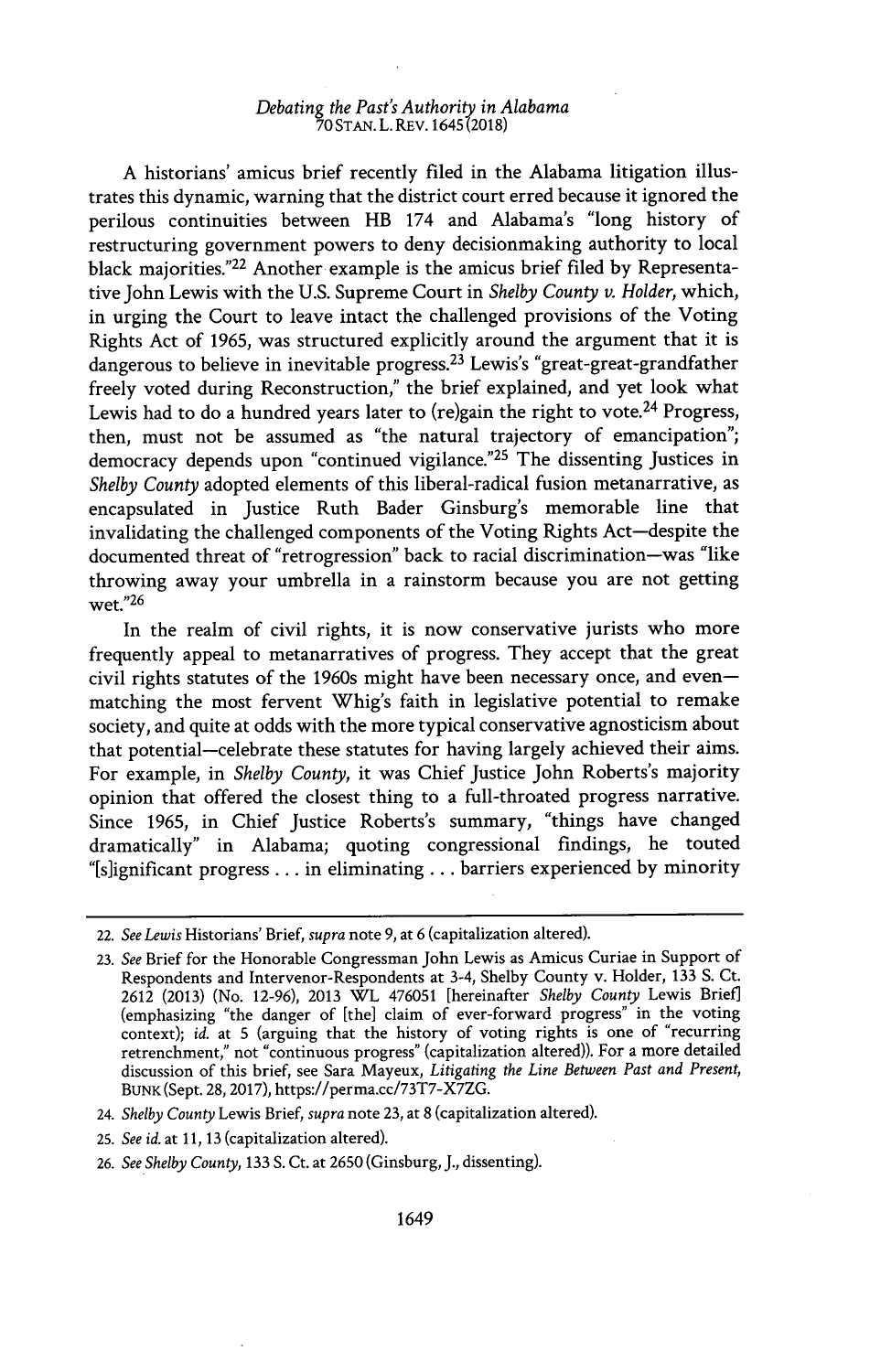voters."<sup>27</sup> "There is no doubt," Chief Justice Roberts continued, "that these improvements are in large part *because of* the Voting Rights Act," which "has proved immensely successful at redressing racial discrimination and integrating the voting process."<sup>28</sup> It was as if the Voting Rights Act were not merely a well-engineered umbrella but had put an end to rain.

So we have arrived at an odd legal moment in which-at least for some purposes-the lawyers and jurists eager to blithely move on from history are the conservatives, and the lawyers and jurists staggering under the weight of the past are the liberals. Certainly, it is possible to hazard some guesses about what's driving this rhetorical reshuffling. The new liberal pessimism mirrors the current balance of political strength. At both the federal level and, in much of the country, the state level, the political right controls the levers of policymaking. With some exceptions, the major project of civil rights litigators today is not forward movement but the work of preserving as much as possible the gains of the 1960s against legal and political battering.<sup>29</sup> Meanwhile, and ironically, the rise of conservative progress metanarratives reflects the achievement of both liberal and radical scholars of forcing into mainstream discourse greater recognition of the evils of slavery and Jim Crow. Respectable conservatives now join in denouncing the most flagrant forms of racial terror running through the American past *(pace* certain allies of the Trump Administration). But doing so places them in a bind, for they also generally reject arguments that today's distribution of material blessings and life chances derives from past racial injustice in ways the law is bound or even permitted to worry about. To shimmy out of this bind, at least in the narrow realm of civil rights litigation, conservatives appeal not to their otherwise beloved past but instead to their own variation on twentieth century liberals' faith in the future.

Yet there is inevitably something a bit off-kilter about conservative progress narratives. In **1996,** in a brief but prescient passage identifying the emerging conservative narrative of civil rights, Gordon foresaw this problem: "One usually expects of conservative narratives a feeling for the sheer weight of history, the slowness to respond to efforts to cut across accumulated custom,

**<sup>27.</sup>** *Id.* at **2625** (majority opinion) (first alteration in original) (quoting Fannie Lou Hamer, Rosa Parks, and Coretta Scott King Voting Rights Act Reauthorization and Amendments Act of **2006,** Pub. L. No. 109-246, **§ 2(b)(1),** 120 Stat. **577, 577** (codified at **52 U.S.C. § 10301** app. at **8 (2016))).**

**<sup>28.</sup>** *Id.* at **2626.**

**<sup>29.</sup>** In the context of LGBT rights, at least in the realm of marriage equality, the liberal progress metanarrative remains a live and effective resource for legal argument. *See,* e.g., Obergefell v. Hodges, **135 S.** Ct. 2584, **2593-95 (2015)** (discussing how "[t]he history of marriage" has involved "both continuity and change").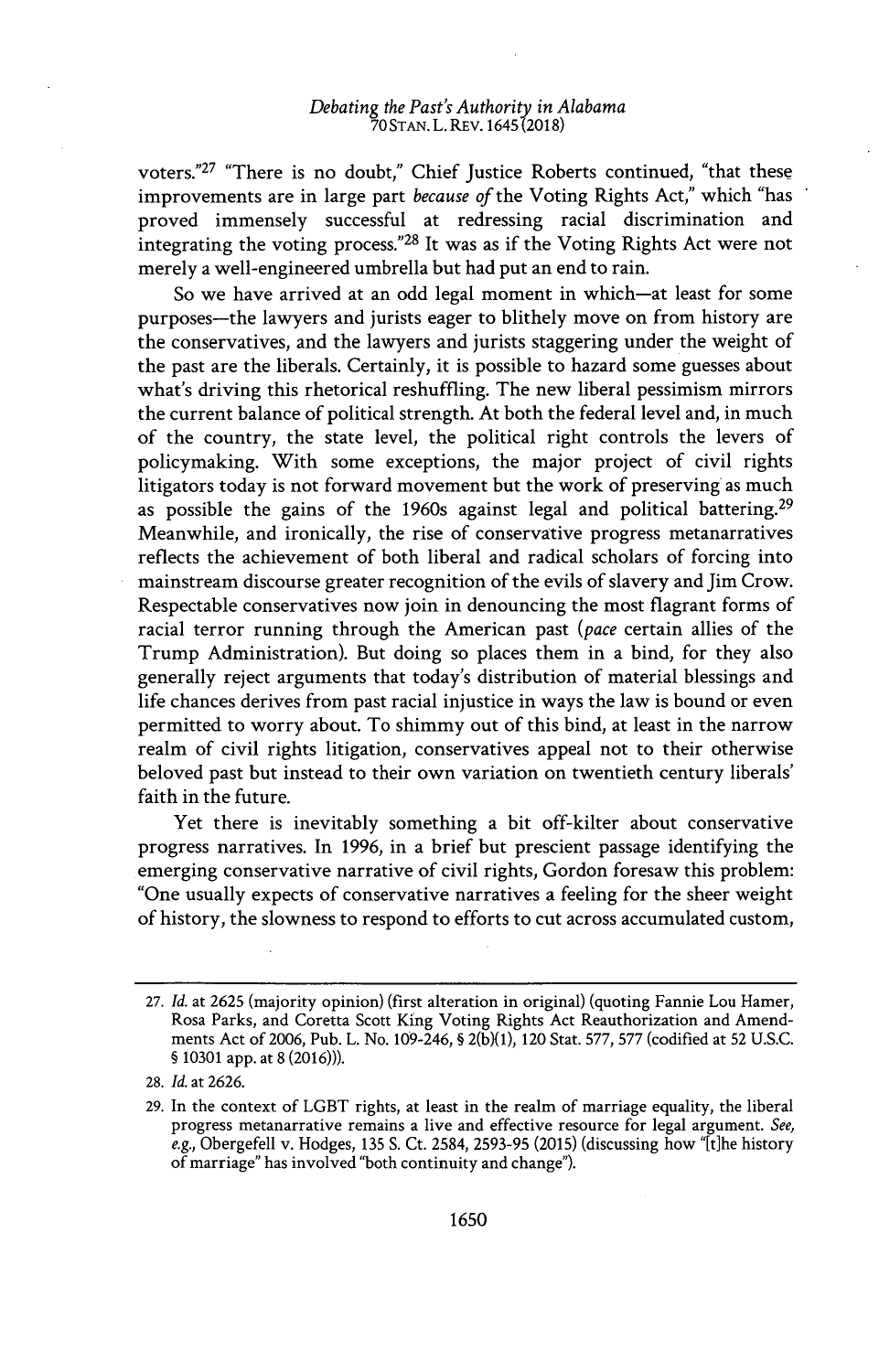the gradual nature of evolutionary change.<sup>"30</sup> The conservative objection to *Brown v. Board of Education,* after all, had been precisely the idea "that longembedded social customs could not be altered overnight through legislation and court orders."31 Yet in more recent conservative accounts, Gordon continued, "the weight of history disappears almost entirely" as the civil rights legislation of the 1960s is now "supposed to have achieved its purposes of equalizing opportunity almost from the moment of its enactment." $32$  In the years since Gordon made this observation, this incongruous oblivion to "the weight of history" has only gained in legal power. It's a testament to Gordon's acuity that we can so readily use his 1990s lectures to help make sense of the Roberts Court, even as recent cases around the country also seem to be rescrambling the political valence of some of the tropes Gordon identified.

**32.** *Id.*

**<sup>30.</sup>** GORDON, *Histories of Liberal Society, supra* note **15,** at 348.

*<sup>31.</sup> See id.* (discussing Brown v. Bd. of Educ., 347 **U.S.** 483 (1954)).